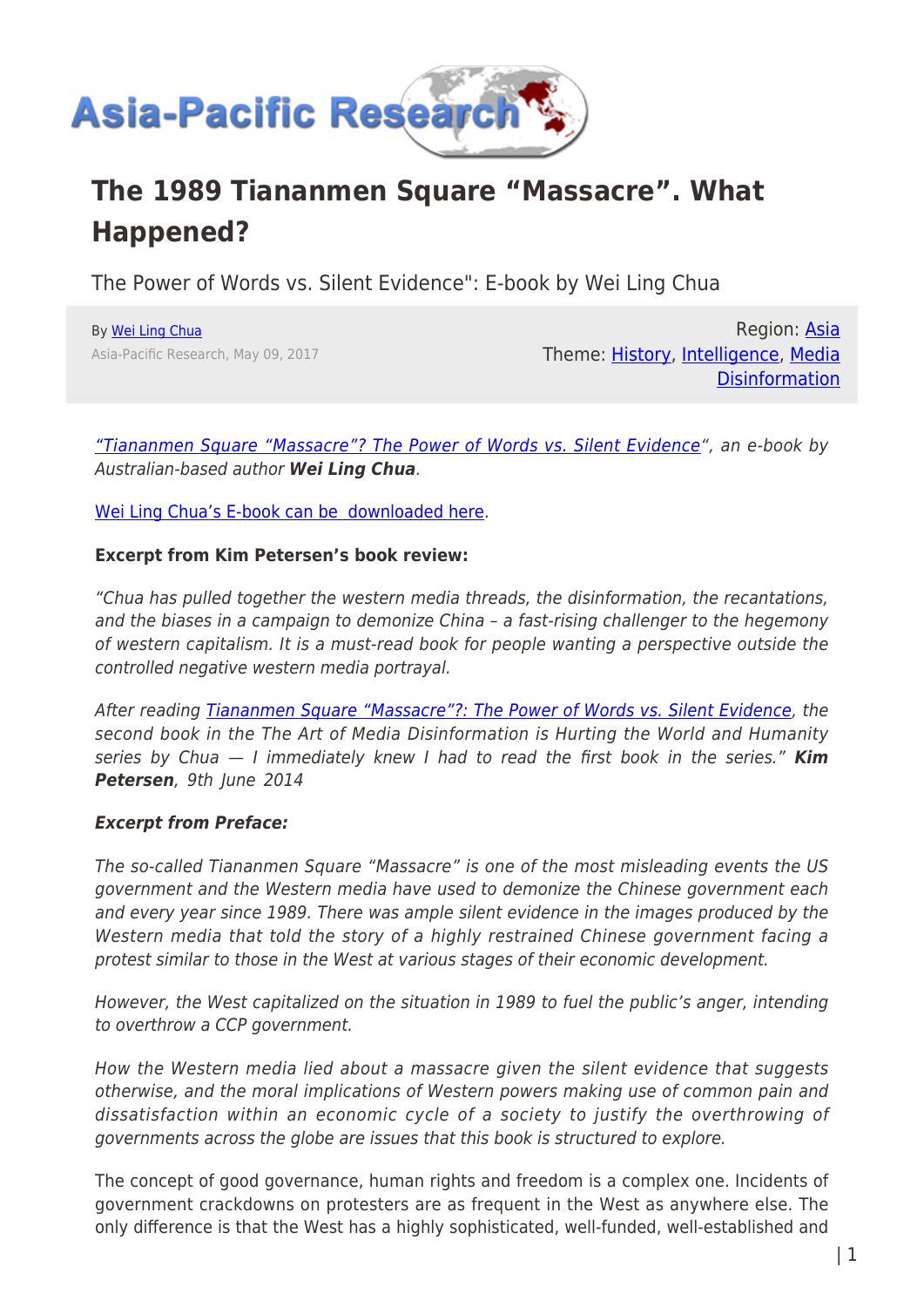well-controlled media industry run by a handful of big corporations with an agenda. Without their agenda-based support, victims of government oppression in the West will hardly ever be noticed by the wider Western community and the world.

To prove such a point, I have included in my analysis the history of protest management in the US and the creative techniques used by the US authorities against the Occupy Wall Street protesters.

One should always bear in mind that the concepts of good governance, human rights and freedom can only be objectively assessed through the power of comparison. The truth can only be found through filtering the indoctrinated messages propagated by the mainstream media. It is important for one to always think for themselves, and to observe the logic and images beyond the media rhetoric.



Can you tell what's wrong with the following image and narration?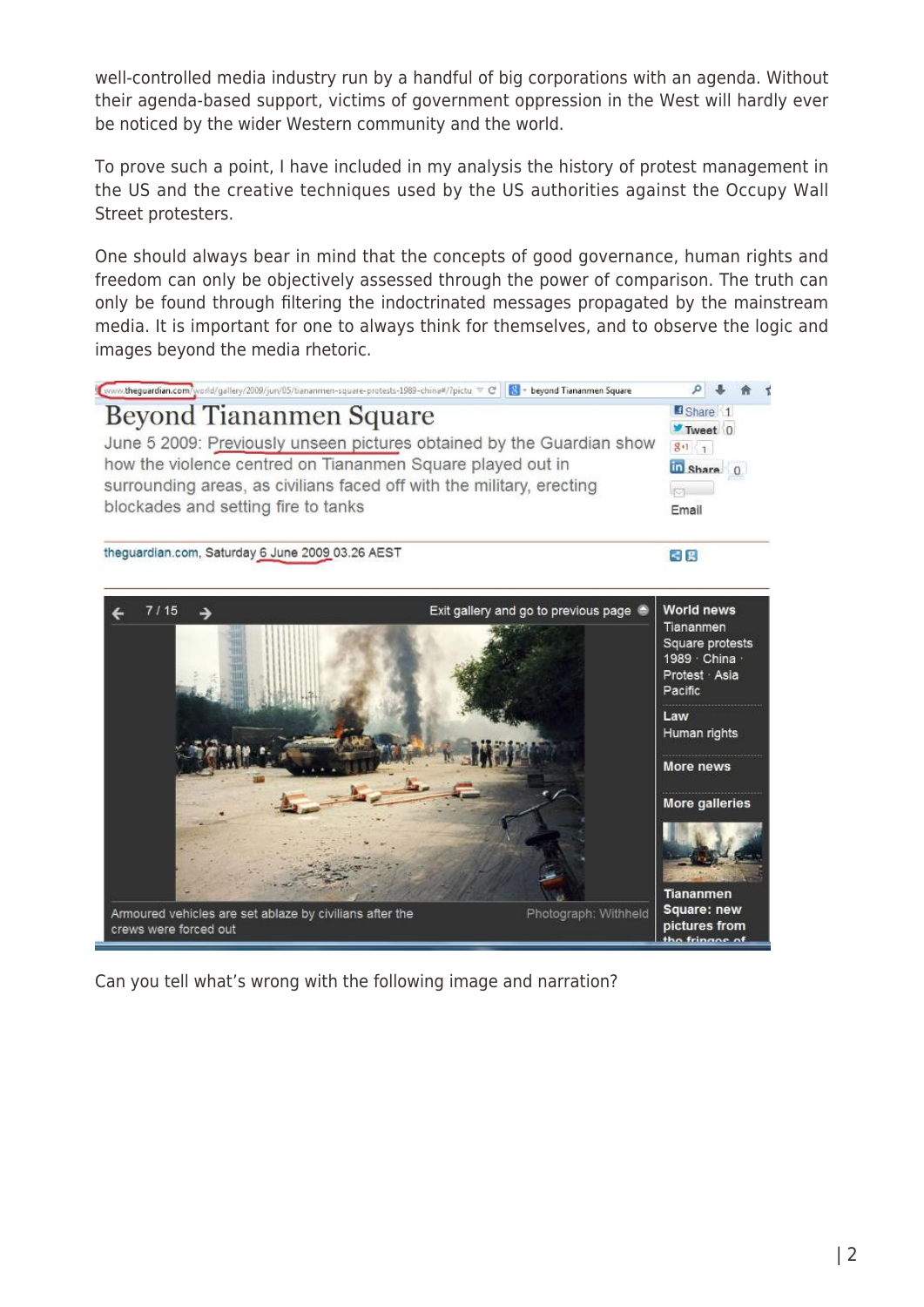



**Tiananmen Square "Massacre"?: The Power of Words vs. Silent Evidence**

**by Wei Ling Chua** 

## **[Click here to download the book.](https://drive.google.com/open?id=0B8KDUIO1nN3vZ2dHQmRVNndBMDg)**

["Tiananmen Square "Massacre"? The Power of Words vs. Silent Evidence](https://drive.google.com/file/d/0B8KDUIO1nN3vZ2dHQmRVNndBMDg/view)", an e-book by Australian-based author *Wei Ling Chu*

The original source of this article is Asia-Pacific Research Copyright © [Wei Ling Chua,](https://www.asia-pacificresearch.com/author/wei-ling-chua) Asia-Pacific Research, 2017